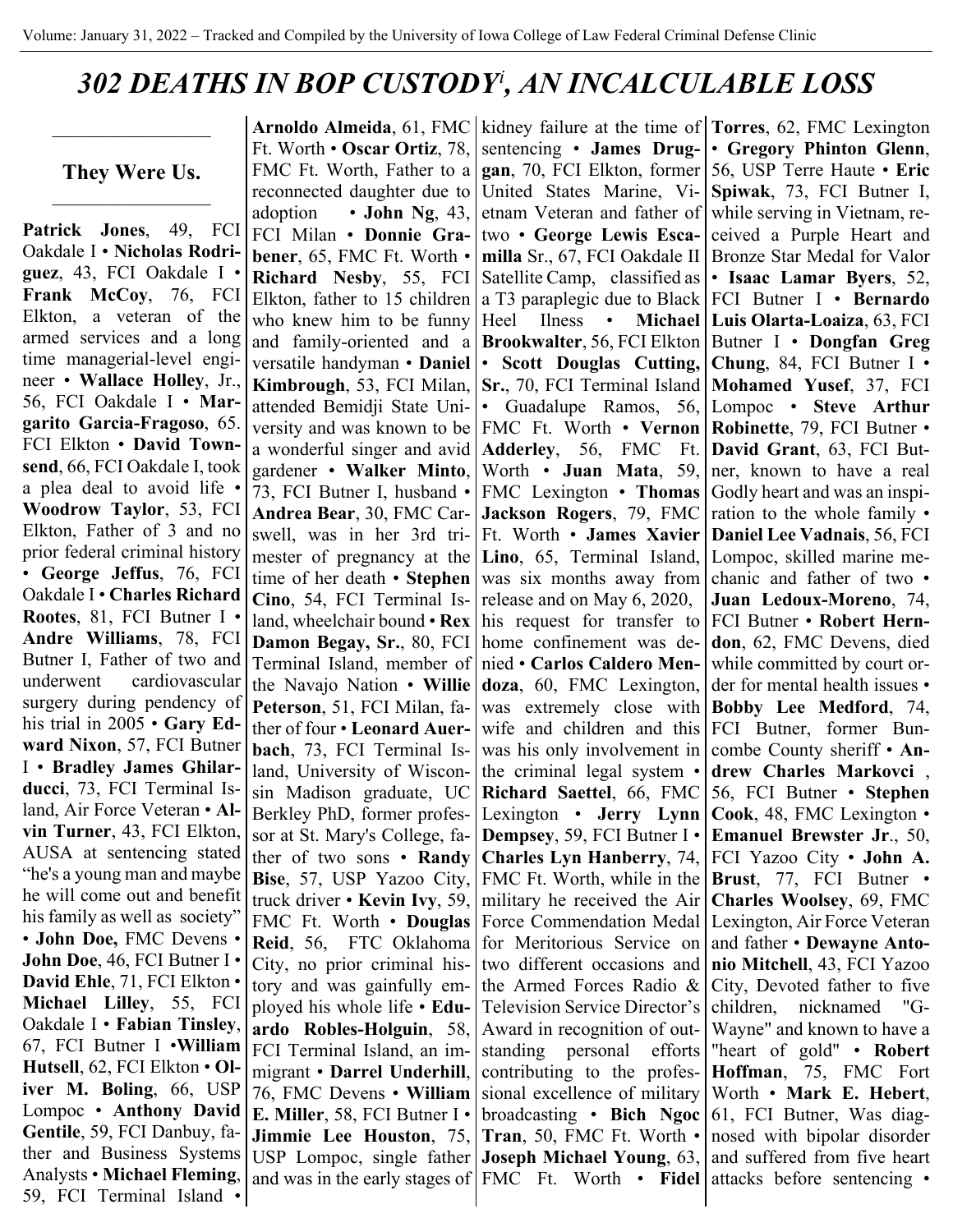**John Marrone**, 85, FCI Butner • **Wayne Delvin Littlecrow**, 55, FCI Butner • **Michael McDonald**, 80, FCI Terminal Island • **Joe Tapia**, 55, FCI Butner, Husband and father of two • **Norman F. Grimm Jr.**, 66, FCI Butner • **Jack Edward Talledo**, 61, FCI Butner • **Robert Hague-Rogers**, 83, FMC Fort Worth, Sole owner of a company • **Daniel Morris**, 70, FMC Lexington, Voluntarily Surrendered into custody • **Ivan Gonzalez Ramirez**, 68, FDC Miami, Was awaiting trial • **John A. Dailey**, 62, FCI Butner, Had filed a Compassionate Release Motion less than two months prior to his death • **Malcolm L. Scarbrough**, 85, FCI Coleman • **James Giannetta**, 65, FCI s • **Sandra Kincaid**, 69, FMC Carswell, A mother and grandmother and known to go out of her way to help others • **Teresa Ely**, 51, FMC Carswell, Mother and grandmother • **Romie Roland**, 61, FCI Jesup's Satellite Camp, Was a physician • **Jacky**  Pace, 78, FCI Seagoville • **Mark Stamps**, 59, FCI Seagoville • **Gerald Porter**, 73, FMC Lexington • **Earl James**, 65, USP Marion • **Veronica Martinez Carrera-Perez**, 44, FMC Carswell, Was denied a sentence reduction 4 months before her death • **Saferia Johnson**, 36, FCI Coleman's Satellite Camp, Mother of two children and worked with the juvenile justice department • **Jose Barragan**, 69, FCI Miami • **Taiwan Davis**, 39, USP Marion, Had been in custody for less than a year at the time of his death • **Eugene Griffin**, 80, USP Atlanta • **Jose Mario Gallego** 

**Wendy Campbell**, 56, FMC Carswell, Has been at FMC Carsell since March, 2020 • **Luis A. Velez**, 58, FCI Coleman • **Norman Duncan**, 50, FCI I Victorville, Father • **Marie Neba**, 56, FMC Carswell, Mother to three sons and suffered from terminal breast cancer • **Wendell Eaves**, 63, FCI Seagoville • **Byron Dale Bird**, 65, USP Terre Haute • **Ricky Lynn Miller**, 62, FCI Butner • **Tim Hocutt**, 53, FCI Terre Haute, Father to a son who died at the age of 14 • **Victor Cruz**, 47, MCC San Diego, Loved father and grandfather **Thomas Krebs**, 72, FMC Lexington • **Barry Johnson**, 48, FCI Edgefield • **Tommy Sisk**, 62, FCI Petersburg • **Robert Pierce**, 52, FCI Big Spring • **Ricky Eagle Elk**, 52, USP Coleman II • **Darin Taylor**, 60, FCI Big Spring, Known as a pillar of intent and integrity among his community and daughters • **Joe McDuffie**, 58, FCI El Reno • **Glenn Coleman Jr.,** 48, FCI Big Spring, Designated as a disabled adult • **Colin Bobsy**, 52, MCFP Springfield, Suffered 54 cardiac arrests in less than three years • **Gary Tubby,** 60, MCFP Springfield • **Samuel Prieto,** 58, MCFP Springfield, Filed for Compassionate Release in April 2020 • **Waylon Young Bird,** 52, MCFP Springfield, Wrote a letter begging to be released one week before his death • **Rice Stanley,** 60, USP Tucson, Married • **David Cross,** 45, MCFP Springfield • **Jimmie Largo**, 48, MCFP Springfield • **Torrick Lyle**, 43, MCFP Springfield, Filed for Compassionate Release and sent 3 letters to his sentencing judge begging for

**Zapata**, 66, FDC Miami • release • **Edwin Trout**, 69, FCI Ashland, a brother and sentence • **James Velez**, 61, FCI Talladega • **Ralph**  Michigander, compassionate **Thomas**, 87, MCFP Springfield, had already served longer in prison than any sentence that would have been imposed under the law as it exists today • **Charles Fankhauser**, 64, FCI Bastrop • **Louis Allen Rector**, 62, FMC Butner • **Matthew Shubart**, 41, FCI La Tuna, a chef and beloved son, his motion for release was denied less than two months before his death • **Robert Dobyns**, 48, USP Tucson • **Stanley Carr,** 66, USP Tucson • **Avery Poynter**, FCI Ashland, Loved son, His motion for Compassionate Release was denied less than two months before his death • **Derrick Howard**, 51, USP Tucson, His motion for compassionate release was pending when he died. • **Félix Repilado Martínez**, 67, CI North Lake, Cuban, had a passion for folkloric dance, father • **Austin Robinson**, 46, MCFP Springfield, Father • **Ronald Hovey**, 67, FCI Texarkana, Founded the Grace for All Ministries, which serviced those without homes and who struggled with addiction • **James Lee Wheeler**, 78, FCI Terre Haute, Loving brother and friend, His motion for compassionate release was pending when he died • **Andrew Goldberg**, 38, FCI Coleman • **John Lewis**, 70, USP Allenwood • **James Jones**, 79, FCI Ashland, Loving husband and father • **Robert Taylor**, 46, FCI Ashland • **Horace Nelson**, 64, FCI Victorville • **Ross Tewangoitewa**, 74, FCI La Tuna, member of the Hopi Nation and a Village of Songoopavi elder • **Timothy Bower**, 56,

release motion was denied the day after his death • **Rafael Guerrero**, 70, MCFP Springfield • **Michael Gerard Smith**, 59, FCI Florence, Loving uncle who wanted to show his nieces and nephews people can change, died just 5 months from his release date • **Armando Velasquez**, 70, FTC Oklahoma City, Father to 6 daughters, farmworker, and truckdriver • **Murry Malone Bailey**, 71, USP Tucson • **Anthony Casso**, 78, USP Tucson, Father • **Terry Drake**, 73, USP Tucson • **John Rodrigues**, 65, USP Tucson, Died two days before a hearing on his compassionate-release motion **John Doe,** Butner Low • **Manuel Dikran Sassounian**, 78, MDC Los Angles, Born in Scotland • **Christopher Carey**, 72, FCI Lompoc, A motion for compassionate release had been pending since 8/24/2020 • **Larry Lanell Bennett**, 49, FCI Memphis, He worked as a cook and wanted to get home to his daughter • **Carl Merlo**, 59, FCI Beaumont, Navy veteran who served on the USS Wainwright, loving father and grandfather, phlebotomist • **Gary Wayne Kilgore**, 72, FCI Ashland, Brother and friend • **Jimmy Allen Monk**, 60, FCI Talladega • **David Rowe**, 73, FMC Devens, His motion for compassionate release was pending for 4 months; he filed an emergency motion the day before his death • **Robert Levine,** 79, FCI Phoenix, Attended NYU, heavily involved in charities and foundations, taught GED courses while serving his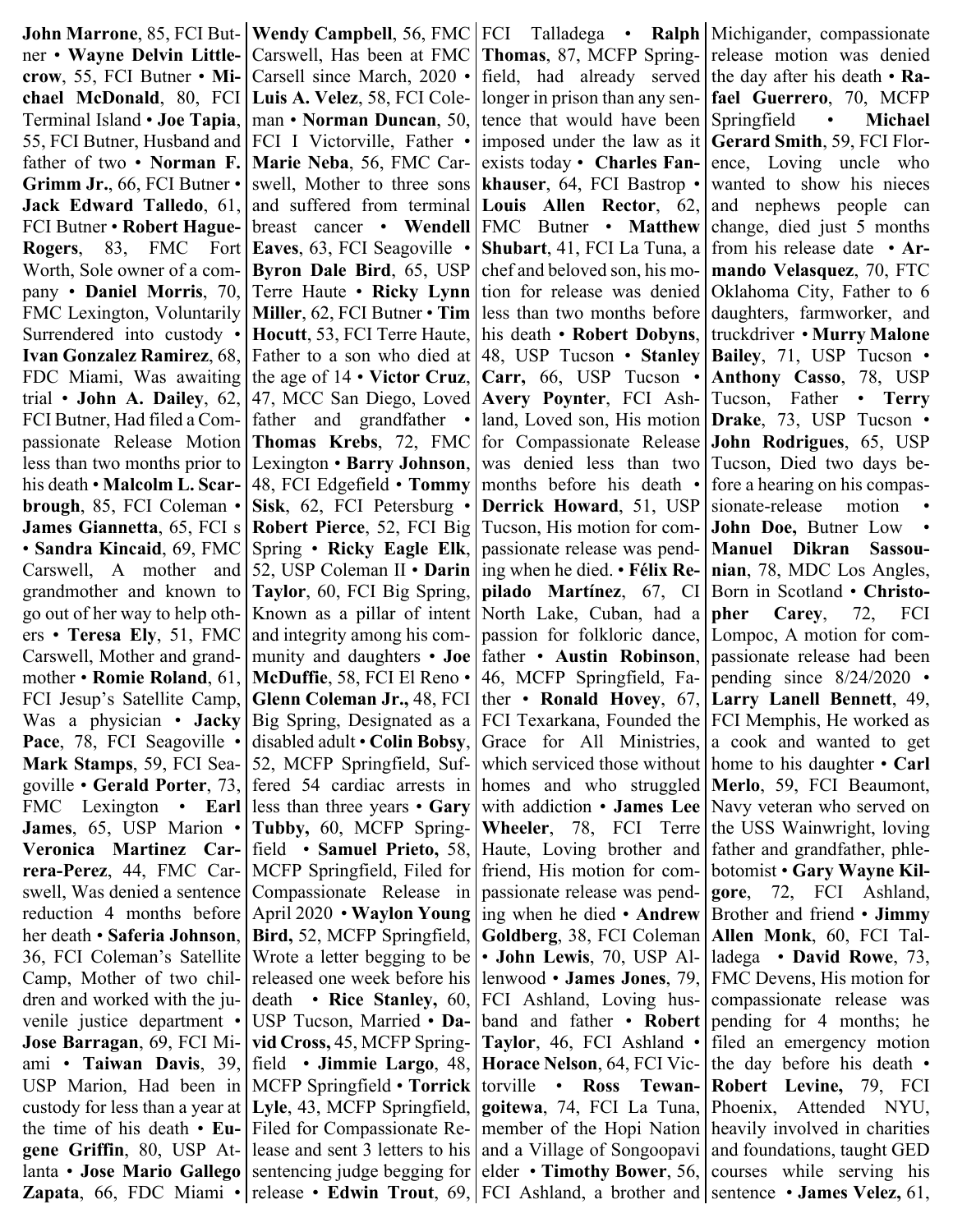FCI Ashland • **John Charles Buffalo,** 51, USP McCreary • **Richard James,** 61, MCFP Springfield, Kind-hearted, generous person and a good father • **John Doe,** MCFP Springfield • **Charles Winters**, 84, FMC Devens, a Californian • **Carmelo Estrada**, 58, MCFP Springfield, a Texan • **Michael Martinez,**  75, FMC Fort Worth, Veteran and Brother • **Joe Gary Rivas, Jr.,** 75, FMC Fort Worth, Loving Uncle and former restaurant owner • **James Graves,** 65, FMC Devens • **Stuart Manley**, 78, FMC Devens • **Nelson Del Rio Rodriguez,** 65, FCI Williamsburg, Cubano, Father, brother, and grandfather • **Fred Keys,** 57, FCI Fairton, Father and one of 6 children • **Michael Ryle,** 77, MCFP Springfield • **Sean McQuiddy,** 54, FCI Forrest City, His fiancé, brother, and grandmother always held out hope that he would come home • **Willie Smith,** 73, FMC Devens • **Michael Hollingsworth,** 60, MCFP Springfield, • **Kevin Gayles,**  38, FCI Jesup, Loving brother and father, in the process of obtaining his GED • **Antwonne D. White,** 55, FCI Butner II, Father • **Harry Edward Cunningham,** 54, FCI Memphis, Trucker and Father of two • **Richard Lee Red Fox,** 59, FCI Sandstone, Blackfeet Nation member • **George Maurice Steele,** 37, FCI Talladega • **Andre Vasquez,** 76, MCFP Springfield, Welding Instructor • **Ruben Gil,** 54, FMC Devens • **Thomas Eugene Church,** 63, USP Leavenworth, Father and Grandfather • **Steven Brayfield,** 63, USP Leavenworth, Loving

**Hill,** 44, FCI Terre Haute, Known as an excellent Father and the backbone of the family • **Spencer Lee Sarver,**  65, USP Atlanta, Georgian • **William Dahl,** 60, FCI Williamsburg • **Charles McRae,**  69, FMC Devens • **George Adams,** 68, FCI Hazelton • **Myron Crosby,** 58, FCI Fort Dix, Father and Grandfather • **Pedro Lopez-Vargas**, 59, MCFP Springfield • **John Doe,** Lompoc • **Victor Bigman,** 58, FCI Victorville II, Born and raised in Oakland, California, Member of the Kaibito Community, welder, husband, and father to three sons • **Robert Ivan Horton,**  52, FCI Edgefield • **Joe Lee Adams,** 64, FCI Williamsburg • **Charles Purly Romero,** 64, USP Tucson, Member of the Taos Pueblo Nation • **Omar Adonis Guzman-Martinez,** 48, MCFP Springfield, Citizen of the Dominican Republic, Father of three children • **Toribio Ornelas Vasquez,** 79, FCI Florence, Husband and Father • **Mark Anthony Sealy,**  56, MCFP Springfield • **Theodore Kootswatewa**, 70, Member of the Hopi Nation • **William Ray Wooten,** 70, FCI Butner II • **Otis Morris,**  69, FCI Gilmer, Honorably discharged Veteran and Father • **Edwin Segarra,** 46, MDC Brooklyn, Loving Father of four, Brother, Participant in classes at Columbia University • **John Doe,** FCI Butner Low • **Joseph Lee Fultz,** 52, FCI Terre Haute, Maintained a career in computer networking and technical support • **Abdul-Aziz Rashid Muhammad,** 64, FCI Butner II, Father • **Chester Ray Stitts, Jr.,** 55, FCI Forest City • **Girard Lafor-**

**Wayne Spinks,** 75, FCI Edgefield • **Johnathan Delargy, 60**, FCI Seagoville, sole provider for his family • **Marcelo Ramos-Ortiz,** 59, FCI Oakdale II • **John Doe,**  USP Florence • **Icee Omar Ali,** 61, USP Florence, Proud Uncle • **Jesse O. Carter**, 54, FCI Talladega • **Curtis Horne,** 59, USP Florence • **Fernando Marulanda Trujillo,** 69, FCI Fort Dix, Columbian National • **Jaime Benavides,** 49, MCFP Springfield, a Texan • **Leonard Williams,** 53, MCFP Springfield • **Chad Noziska**, 47, FCI Sheridan, a Montanan • **William Andrew Davison**, 61, USP Tucson, member of the Coeur D' Alene Tribe of Idaho • **Paul F. Archambault, Sr**., 83, FMC Devens • **Revardo White**, 61, USP Yazoo City, Loving Son • **Larry Harris**, 74, FCI Englewood • **Laura Ann Palpallatoc**, 67, FCI Phoenix, Loving daughter and mother • **Manuel Roach**, 42, USP Leavenworth, Father of two • **Carlous Lindell Daily**, 57, USP Victorville, Minnesotan • **Sherri Renee Hillman**, 54, FMC Carswell, Tennessean • **Ramiro Lopez Manjarrez**, 64, CI Big Spring • **Cipriano Hernandez Rubio**, 62, CI Big Spring, Mexican citizen, loving husband, agricultural worker • **Amadeo Portocarrero Velasco**, 69, CI Giles W. Dalby, Colombian citizen, father, restaurant and rental-property owner • **Earl Brown**, 58, CI Giles W. Dalby • **Ignacio Solis Sandoval**, 50, CI Giles W. Dalby, loving husband and father to 7 children, Mexican citizen, warehouse laborer • **Miguel Angel Valero Ramirez**, 46,

Brother and Son • **Shauntae** | **tune,** 63, FMC Devens • CI D. Ray James, father and | McCreary • **Rasheem** stepfather, Ecuadorian citizen, boat captain, and described as an "efficient, responsible, and respectful" employee • **Juan Antonio Hurtado Garcia**, 59, CI Great Plains • **Ynocencio Arias Mercedes**, 47, CI D. Ray James, woodworker, former student at the Dominican Republic Maritime Military Academy, boxer, husband, and father • **Jamie Medina**, 63, CI D. Ray James, Colombian • **Jose Luis Cruz**, 61, CI McRae • **Robert N. Adams**, 70, CI Moshannon Valley, British, husband, and former music business owner • **Patrick Walker**, 54, CI Moshannon Valley, Jamaican, performer, and described as an "industrious" home remodeler, • **Baldomero Lopez**, 60, CI Moshannon Valley • **Jose Antonio Avila Almira**, 74, CI Moshannon Valley, Cuban and former member of the Cuban mititary, brother, and father • **Chi Cuong Hoang**, 51, CI North Lake, born in Vietnam • **Waldemar Lorenzana Lima**, 81, CI Rivers, Guatemalan, father of 7, and described by the mayor of his hometown as a "humanitarian" who worked to establish a school and childcare facility • **Venustiano Dominguez Pacheco**, 62, CI Reeves III, known as "Benny," beloved husband, father, godfather, and uncle • **Derrick Nicholson**, 53, FCI Texarkana, loving brother and skilled logger • **Roy Curtis Berry**, 74, FMC Fort Worth • **Gary Mack Johnson**, 64, FCI Seagoville, Texan • **Ikaika Ryan Chung**, 42, FCI Sheridan, he was loved • **Richard L. Blanchard, Sr.**, 74, USP